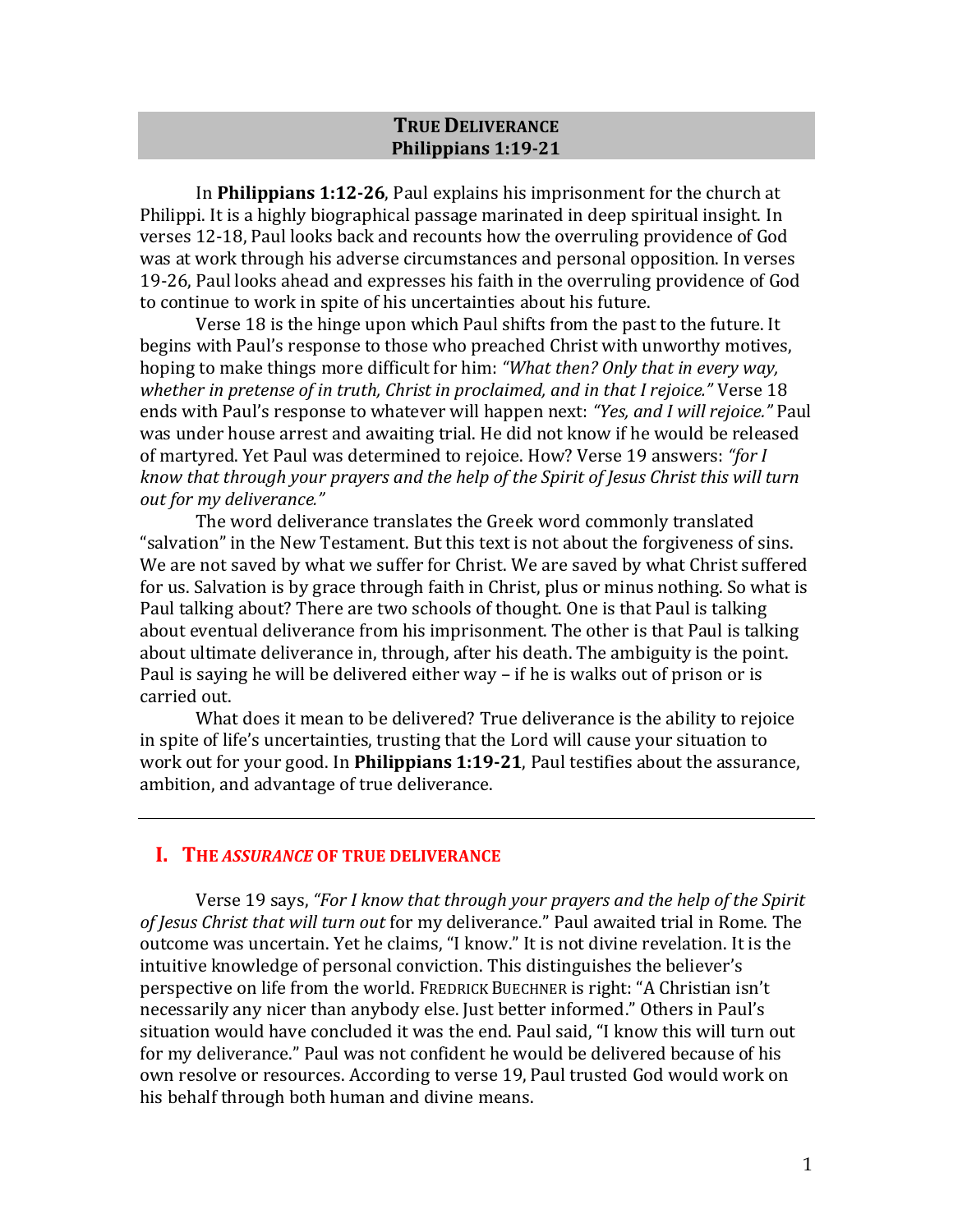#### **A. THE PRAYERS OF THE SAINTS**

Paul was a man of prayer. In **Philippians 1:3-4,** Paul says to the church: *"I thank my God in all my remembrance of you, always in every prayer of mine for you all making my prayer with joy."* In verses 9-11, he gives a report of his intercession for the Philippians. And Paul was confident that prayer would lead to his deliverance. But his confidence was not based upon his prayers. Paul knew he would be delivered because the Philippians prayed for him. They did not have political influence, military strength, of financial resources to help Paul. But they had the supernatural power of intercessory pray. In **Genesis 19**, Lot was delivered from the destruction of Sodom because his uncle, Abraham, prayed for him in **Genesis 18**. **Job 42:10** says, *"And the Lord restored the fortunes of Job, when he prayed for his friends."* And Paul knew he would be delivered because the Philippians were praying for him.

This is why you need to be a participating member of a local church. There will be times when your hope of deliverance will be directly tied to your confidence that godly people are praying for you. Are you in fellowship with the church? I did not ask about how regularly you attend services or how generously you give or how attentively you listen to my sermons. I asked are you in good fellowship with your brothers and sisters in Christ. Here's a good way to measure it: Is there anyone in a difficult situation that is resting their hopes on the fact that you are praying for them? This should be a homework assignment you take from this sermon. Write down the names of three people you know that are going through a difficult period. And make a personal commitment to pray for them. And as you have opportunity, encourage them by letting them know that you are praying for them.

## **B. THE HELP OF THE SPIRIT**

Verse 19 says, *"I know that through your prayers the help of the Spirit of Jesus Christ this will turn out for my deliverance."* A.W. TOZER lamented that if the Holy Spirit was taken out of the world, many churches would continue with business as usual without noticing the difference. God forbid! When you put your faith in Jesus Christ for salvation, God the Holy Spirit takes up complete and permanent residence in your heart. **Romans 8:9b**, *"Anyone who does not have the Spirit of God does not belong to him."* If you have been born again, God the Holy Spirit lives within you. The text calls him *"the Spirit of Jesus Christ."* This is a subtle reference to the Trinity.

The Holy Spirit is the Spirit of Christ. And Christ gives the Holy Spirit to believers to help us. Paul knew he would be delivered because of the help of the Holy Spirit. *Help* translates a Greek verb that means to support a chorus group. It is the term from which we get our word "choreograph." It referred to a wealthy benefactor who financially supported a theater stage group. Paul uses the word here to speak of the help of the Holy Spirit. Paul was confident the Holy Spirit would keep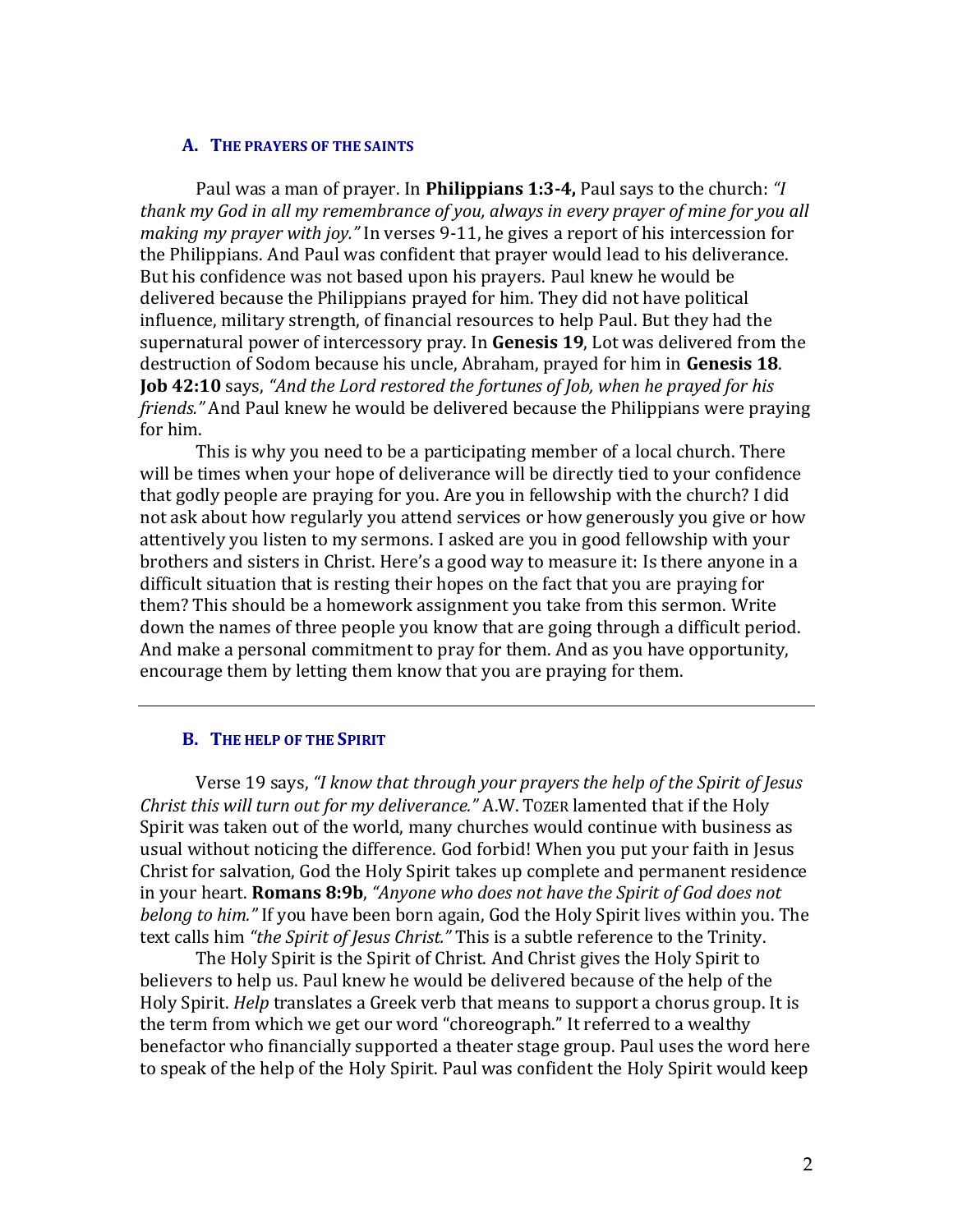the show going. ALEC MOTYER comments: "God not only rules our lives from the throne, but he also sustains our lives from within."

**A.J. GORDON, one of the founders of the Gordon-Conwell Divinity School, was out walking one day. Looking across a field, he saw beside a house what looked like a man pumping furiously at a hand pump. As Gordon watched, the man continued to pump rapidly. He seemed tireless, pumping on and on, up and down, without slowing up in the slightest. It was a remarkable sight. Gordon started to walk toward it. As he got closer, he could see it was not a man at the pump, but a wooden figure painted to look like a man. The arm that pumped so rapidly was hinged at the elbow and the hand was wired to the pump handle. The water was pouring forth, not because the figure was pumping it. It was an artesian well. The water was pumping the man.** 

#### **II. THE** *AMBITION* **OF TRUE DELIVERANCE**

In verse 19, Paul states the means of his expected deliverance. In verse 20, Paul explains the motives behind his expected deliverance: *"as it is my eager expectation and hope that I will not* be at all ashamed, but that with full courage now as always Christ will be honored in my body, whether by life or by death." Eager expectation translates a Greek term that means, "to look for something with an outstretch head, looking away from everything else." That was Paul's spiritual posture. He was on tiptoes with anticipation. Likewise, he had hope. Christian hope is more than wishful thinking. It is spiritual assurance rooted in faith. **Hebrews 11:1** says, *"Now faith is the assurance of things hoped for, the conviction of things not seen."* This was Paul's spiritual disposition. He had an eager expectation that was the result of his hope in God. And his eager expectation was focused on Christ, not himself. This is the Christ-exaltation ambition of true deliverance. It is for you. But it is not about you. Paul desire for deliverance was motivated by two priorities.

## **A. MAY I NEVER LET CHRIST DOWN.**

Paul begins verse 20 by stating his ambition in negative terms: *"It is my eager expectation and hope that I will not at all ashamed."* Paul had a high theology of shame. In **Romans 1:16**, Paul says, *"For I am not ashamed of the gospel, for it is the power of God for salvation to everyone who believes, to the Jew first and also to the Greek."* In **2 Timothy 1:12**, Paul says, *"But I am not ashamed, for I know whom I have believed, and I am convinced that he is able to guard until that day what has been entrusted to me."* In **2 Timothy 2:15**, Paul says, *"Do your best to present yourself to God as one approved, a worker who has no need to be ashamed, rightly handing the word of truth."*

Paul ambition to live without shame was not about avoiding personal humiliation. Paul had already experienced much of that in his life and ministry. And he would experience much more before it was all over. Paul's concern was greater than a desire to avoid embarrassment before others. Paul did not want to be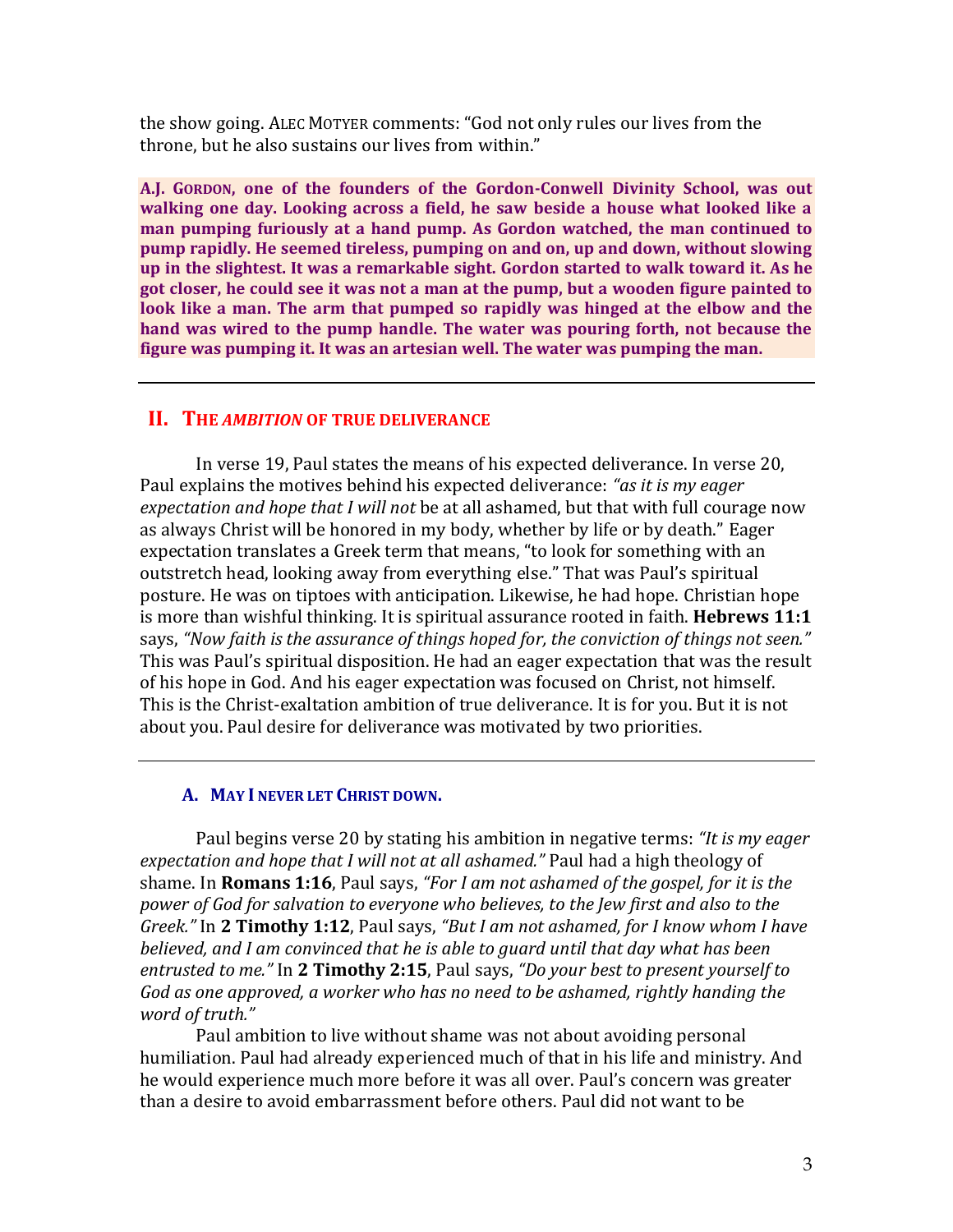embarrassed before God. You can be a great success before men and a horrible failure before God. **2 Corinthians 5:10** says: *"For we must all appear before the judgment seat of Christ, so that each one may receive what is due for what he has done in the body, whether good or evil."* Paul knew there was coming a day in which he would have to give account for his life at the tribunal of Christ. Paul did not want to be ashamed on that day. He wanted to hear the Master say, "Well done, good and faithful servant!"

#### **B. MAY I ALWAYS LIFT CHRIST UP.**

After stating his ambition in negative terms in verse 20, Paul restates it in positive terms: *"but that with full* courage now as always Christ will be honored in my body, where by life or by death." This was the heart of Paul's ambition: that Christ be honored. The word "honored" means "to make great." The KJV renders it "magnified." The NASB translates it "exalted." How can the creatures magnify the Creator? How can the finite magnify the infinite? How can the sinful magnify the holy? Christ is sovereign, supreme, and self-sufficient. He does not need us to make him great. He is great! But we can honor, exalt, or magnify the greatness of the Lord in the world.

It is like a telescope. A telescope does not make heavenly bodies larger. It brings them into view so those who are far away can see their inherent greatness. This is to be the supreme ambition of every Christian: that Christ will be honored. HOW? Paul says, "with full courage." The Greek word has the thought of freedom of speech. Paul acknowledges his fears and the temptation he faced to shrink away from his testimony for Christ. Paul was human. And the pressure he faced was real. Yet he trusted the Lord would give him the sufficient courage needed to honor Christ in any situation. Likewise, the Lord is able to give you the courage you need to honor Christ in your situation.

WHEN? Paul says, "with full courage now as always Christ will be honored in my body." Paul remembered this was not the first time he had to honor Christ in uncertain circumstances. And he trusted the God who sustained him in the past would help him to honor Christ in the present situation. WHERE? Paul says, "Christ will be honored in my body." The greatness of Christ needs a theater in which his honor may be displayed. Our bodies are to be that theater. **1 Corinthians 6:20** says, *"You were bought with a price. So glorify God in* your body." A.T. ROBERTSON was right: "It is harder to make Christ great in the body than in the spirit." But Christ is more honored when we submit and surrender our bodies to him. I love the chorus, "Lord, I want to be a Christian in my heart." But if my heart is the only place where I am a Christian, I am not a Christian. **Romans 12:1** says, *"I appeal to therefore, brothers, by the mercies of God, to present your bodies as a living sacrifice, holy and acceptable to God, which is your spiritual worship."* Mark it down: God wants your body. Everyday you should place your body on the altar before God in prayer:

- **Lord, here are my hands.**
- **Lord, here are my feet.**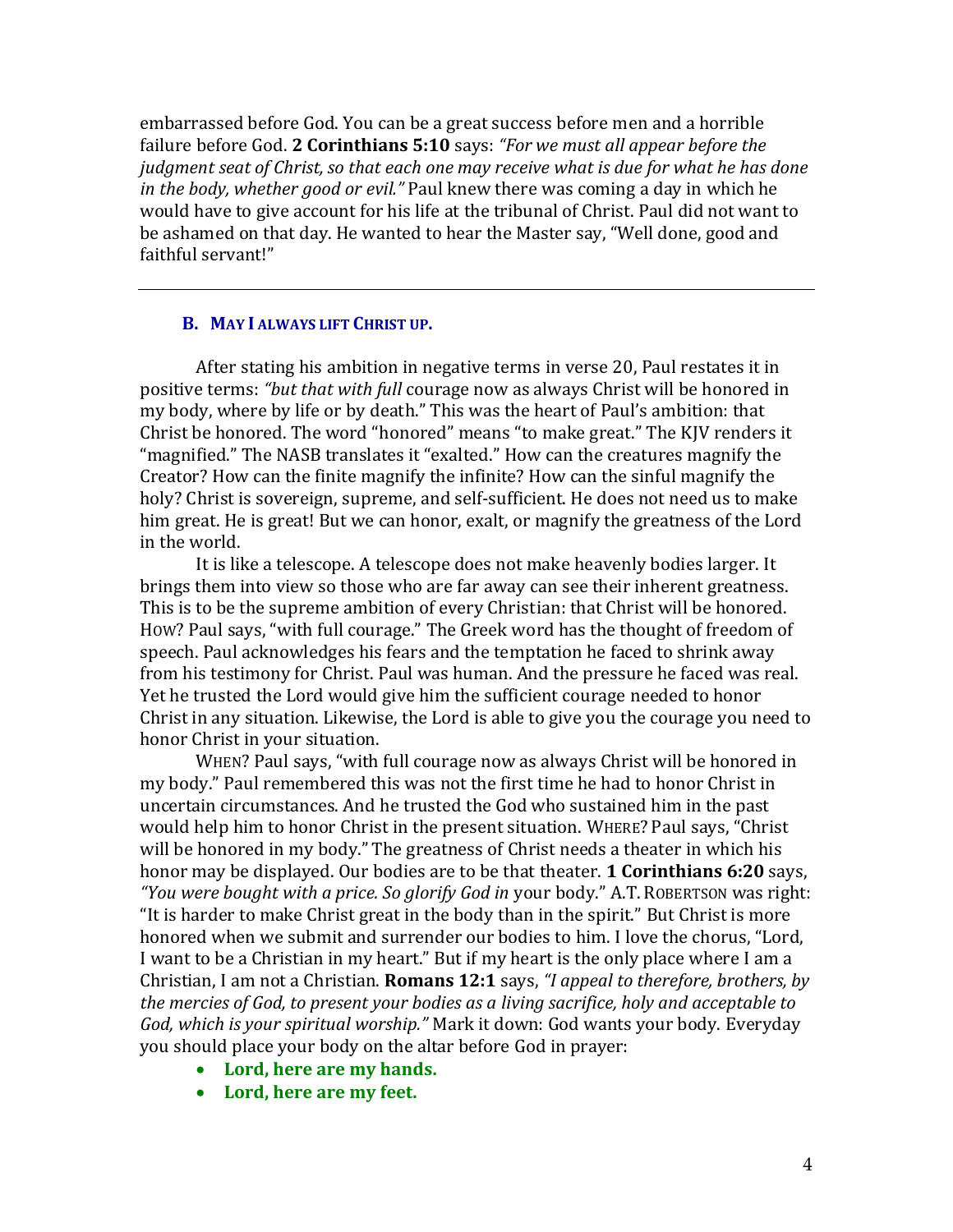- **Lord, here are my eyes.**
- **Lord, here are my feet.**
- **Lord, here are my lips.**
- **Lord, here is my voice.**
- **Lord, here are my genitals.**

Verse 20 says: *"as it is my eager expectation and hope that I will not be at all ashamed, but that with full courage now as always Christ will be magnified in my body, whether by life or by death."* Devotion to Christ is a life-or-death commitment.

**Christians arrived at a house church in the Soviet Union one Sunday in small groups to not arouse the suspicions of KGB informers. They began the meeting quietly singing a hymn. Suddenly two soldiers charged in. One shouted, "If you wish to renounce your commitment to Jesus Christ, leave now!" Two or three people left quickly, then another. A few seconds later, two more left. "This is your last chance. Either turn against your faith in Christ," he ordered, "or stay and suffer the consequences." Two more people slipped into the night. The rest stayed, some with children trembling beside them, fully expecting to be imprisoned or gunned down. One of the soldiers locked the door. The other said them crowd, "Put your hands up… in praise to our Lord Jesus Christ. We, too, are Christians. We were sent to a house church a few weeks ago to arrest a group of believers, but instead we were converted! We charged in the way we did, however, because we have learned that if a person is not willing to die for their faith, they can't really be trusted."** 

## **III. THE** *ADVANTAGE* **OF TRUE DELIVERANCE**

JAMES MONTGOMERY BOICE said it well: "Philippians 1:21 cuts like a surgeon's scalpel to the heart of Christianity." In WILLIAM SHAKESPEARE'S Hamlet, the young prince wonders whether to relieve his sorrows by suicide, musing, "To be, or not to be, that is the question." The matter was simpler for Paul: "For to me to live is Christ, and to die is gain." This is the advantage of true deliverance. Paul declares, "I can't lose. If I live, I win. If I die, I win." What do you do with a person like that? How do you stop him? How do you hinder him? How do you discourage him? You can't let him live. For he says, "To live is Christ." And you can't kill him, for he says, "To die is gain." In **Romans 14:8,** Paul says, *"For if we live, we live to the Lord, and if we die, we die to the Lord. So then, whether we live or whether we die, we are the Lord's."* **Philippians 1:21** is not an exhortation. It is the testimony of a Christ-centered life. Paul says, "For to me." He does not speak to or for anyone else. He speaks with a sanctified selfishness. To experience true deliverance in your life, you must be able to say for yourself that Christ is all in life and Christ is all in death.

#### **A. CHRIST IS ALL IN LIFE.**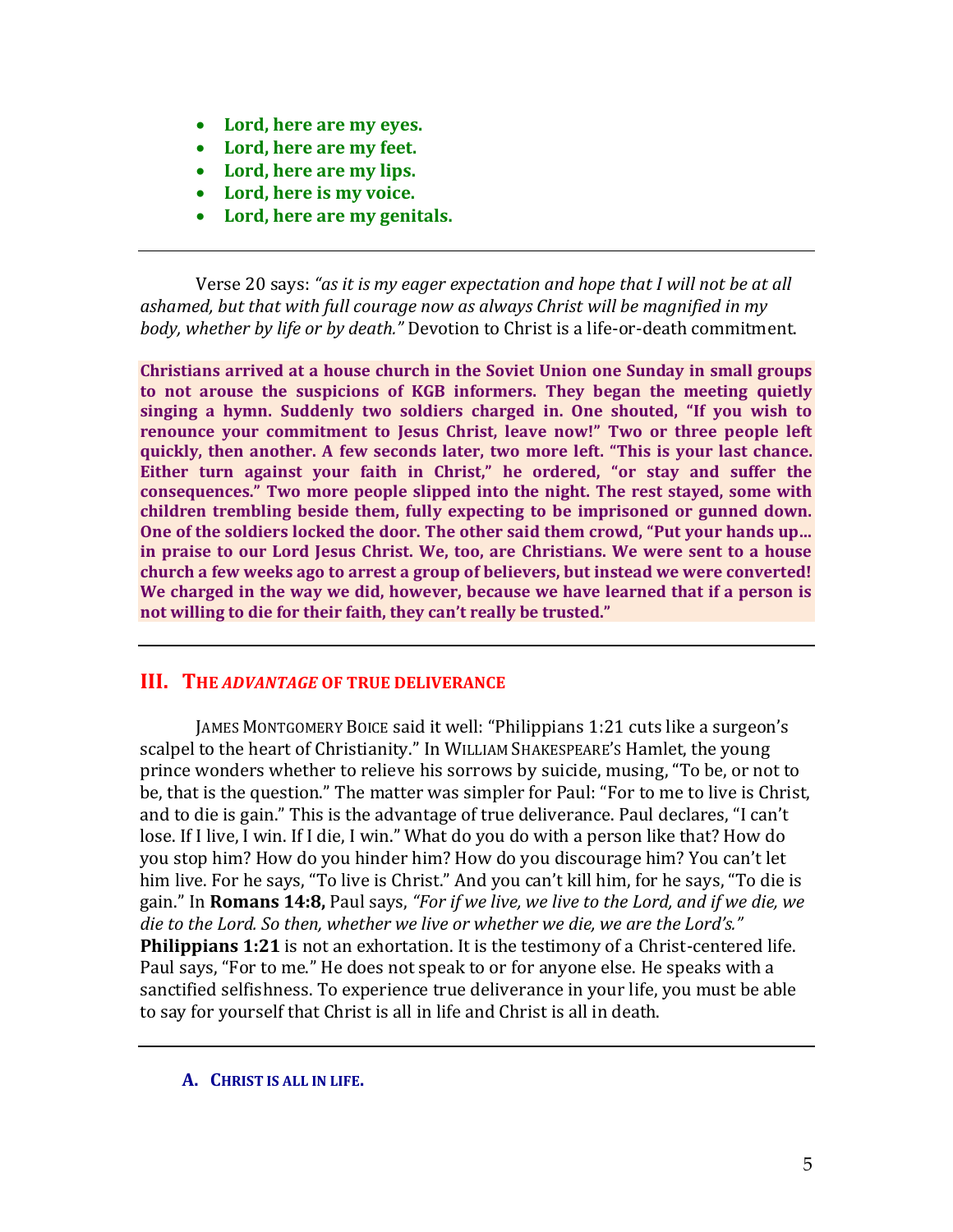Verse 21 says, *"For to me to live is Christ…"* Every person lives for someone or something. Paul defined his life by his relationship with Christ. He does not say…

- **Life is** *from* **Christ. That is to say Jesus is the source of life.**
- **Life is** *for* **Christ. That is to say Jesus is the purpose of life.**
- **Life is** *with* **Christ. That is to say Jesus is place of life.**
- **Life is being** *like* **Christ. That is to say Jesus is the standard of true life.**
- **Life is** *in* **Christ. That is to say Jesus is the sphere of life.**

All of these statements are true. But Paul said, *"To live is Christ."* Life in its sum is Christ. To experience true deliverance, Christ must be the sum total of your life. Christ must be the *summun bonum* of your life. Christ must be your all and all. Let me ask you something. How would you answer this question? If you were to fill in the blank, "To me to life is \_\_\_\_\_\_\_\_\_" what would your answer be? Would it be…

- **To live is to be rich.**
- **To live is to be successful.**
- **To live is to be powerful.**
- **To live is to be famous.**
- **To live is to be happy.**

Most of us would not openly say we are living for these worldly things. Yet these are the things many of us have set our hearts on. Your god is not the God you claim to worship on Sunday mornings. Your god is whatever you think about the most. Your God is whatever brings you the greatest joy. Your god is whatever defines your life. The Christ-centered life testifies, *"For to me to live is Christ…"*

## **B. CHRIST IS ALL IN DEATH.**

We tend to focus on what the New Testament teaches about the Christian lifestyle. Unfortunately, we neglect what it teaches about the Christian death-style. Both are essential marks of Christ-centered life. We should honor Christ in live and death. This was Paul's testimony: *"For to me to live is Christ, and to die is gain."*

Paul did not have a death wish. He had a Christ wish. In **Philippians 3:9-10**, exults: *"that I may know him and the power of his resurrection, and may share his sufferings, becoming like him in his death, that by any means possible I may attain the resurrection from the dead."* Paul wanted more of Christ. And if death brought more of Christ, he viewed death as gain. "Gain" is an economic term. It is the same term Paul used in **Philippians 3:7-8**: *"But whatever gain I had, I counted as loss for the sake of Christ. Indeed, I count everything as loss because of the surpassing worth of knowing Christ Jesus my Lord.* We speak of losing loved-ones when they die. But if that loved-one is in Christ, he or she did not lose anything. Death is gain.

*What does the Christian gain in death?* **John 14:2-3** says: *"In my Father's house are many rooms. If it were not so, would I have told you that I go to prepare a place for you? And if I go and prepare a place for you, I will come again and will take you to myself, that where I am you may be also."* **2 Corinthians 5:8** says, *"Yes, we are of good course, and we would rather be away from the body and at home with the Lord."* **Revelation 14:13** says, *"And I heard a voice from heaven saying, 'Write this: Blessed are the dead who die in the Lord from now on.' 'Blessed indeed,' says the Spirit,*